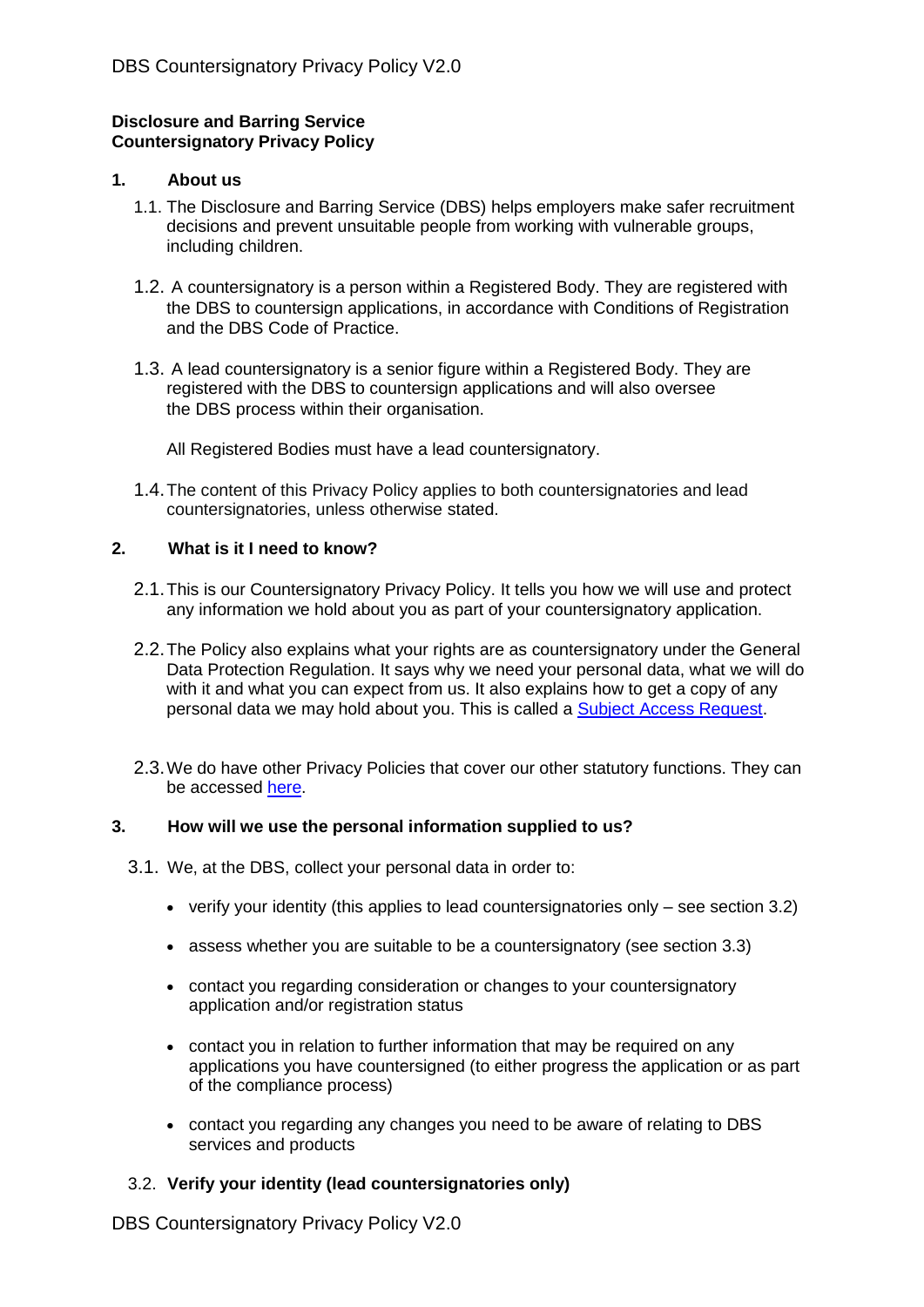The list of accepted documents to verify the identity of a signatory can be found [here.](https://www.gov.uk/government/publications/dbs-identity-checking-guidelines/id-checking-guidelines-for-countersignatory-applica)

On receipt of a lead countersignatory application, the identity documents will be used to verify the identity of the applicant against the information provided on their application. This will be done on either the Registration Application Form or a 'Change of Lead Signatory' Form.

#### **DBS recommends that identity documents should be sent by Special or recorded delivery as only original ID documentation can be accepted.**

If any of the supporting documents of identification fail to meet the requirements for authentication, the application will be rejected and the documents will be returned to the applying lead signatory.

If however the documents fail any of the document checking procedures, they will be treated as a suspicious document and referred for further investigation.

Where documents have passed authentication they are scanned onto DBS computer files. The original documents are then placed in envelopes to return to the sender on the same day; they will be sent to either the address provided or to the address recorded on DBS computer files. This is done via recorded delivery unless specifically requested otherwise.

### 3.3. **Assessing countersignatory suitability**

Countersignatories will have access to personal and sensitive information - for this reason, those applying for countersignatory status are checked by the DBS to the level of an enhanced check with both barred lists. This allows the DBS to assess whether they are suitable to carry out this role.

The DBS Registration Team is responsible for determining if a countersignatory is suitable. Generally, the DBS considers that offences of dishonesty, extortion, serious sexual/violent offences and non-minor drug offences could in principle, have an impact on a person's suitability. This is dependent on the circumstances of the relevant offence and how long ago it occurred. Each case will be considered on its own merits. In considering each case, the following factors will be taken into account:

- the nature of the offences and their relevance to the functions
- the seriousness of the offences
- the number of offences
- the date that the offences occurred
- the circumstances surrounding the offending
- whether the offence was isolated or a pattern
- any other mitigating circumstances and/or factors that are considered relevant to suitability

However, where the applying countersignatory is on either of the children's or adults' barred lists, they would not be considered suitable to countersign applications for standard or enhanced level disclosures.

3.4. Your information may also be used for testing purposes. Testing is undertaken to ensure that our systems function as per specified requirements. If it is not practical to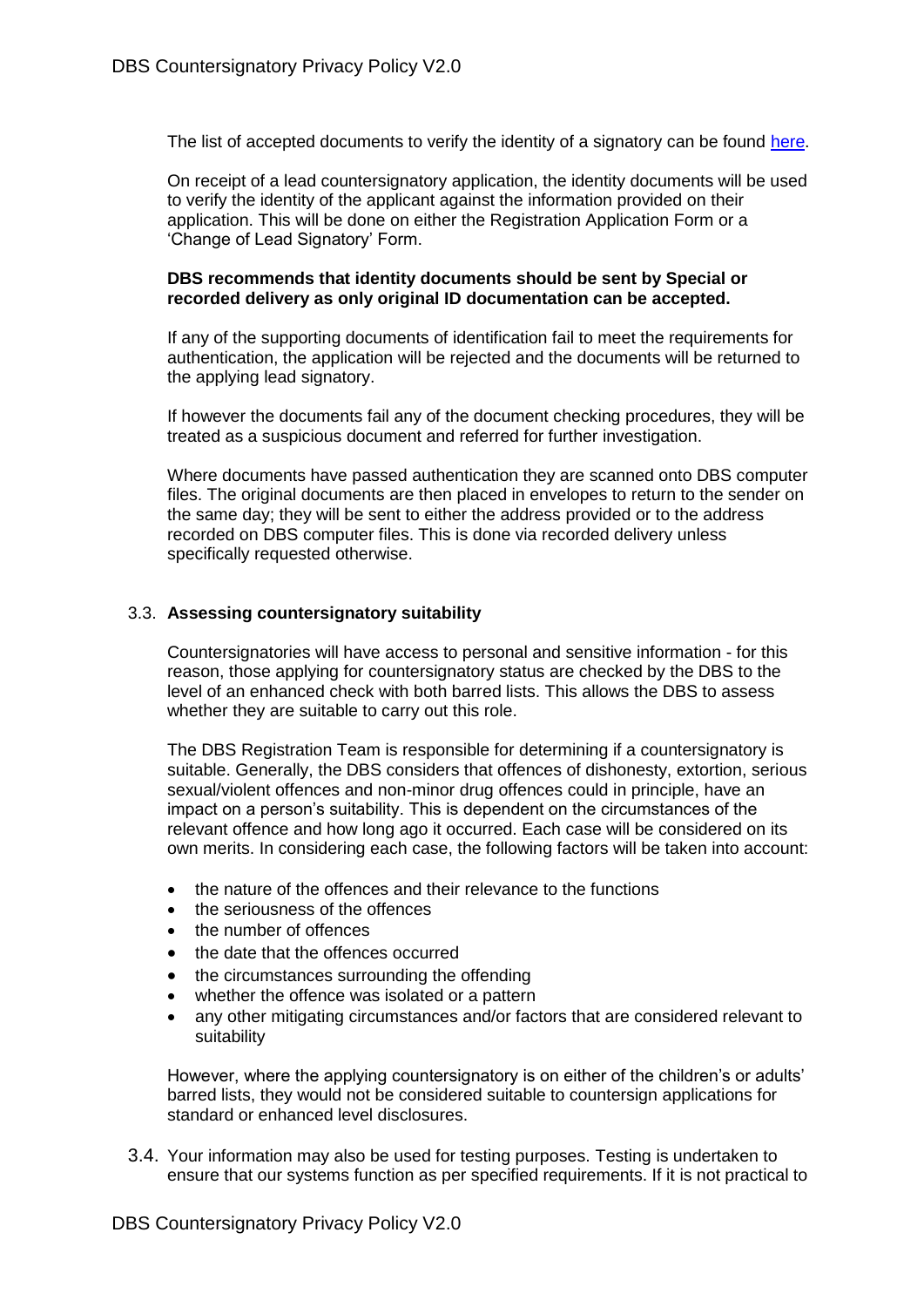disguise your data or use dummy data then we will test our system using your data. This testing will only take place in environments that are secured to the same level as our live system.

#### **Please note we may use previous applications you have submitted to assist in the checking process.**

#### **4. Who is the data controller?**

- 4.1. A data controller decides the purpose for which, and the manner in which, any personal data is processed.
- 4.2. The DBS is the data controller of information held by us for the purposes of GDPR. We are responsible for the safety and security of all the data we hold.

#### **5. Who are the data processors?**

- 5.1. A data processor is anyone (other than an employee of a data controller) who processes that data on behalf of the controller.
- 5.2. At the DBS we have a range of suppliers who process data on behalf of DBS as defined in section 9. We make sure that our data processors comply with all relevant requirements under data protection legislation. This is defined in our contractual arrangements with them.

#### **6. Contacting the Data Protection Officer**

1.1. The DBS Data Protection Officer Elaine Carlyle can be contacted via telephone on **0151 676 1154,** via email at **[dbsdataprotection@dbs.gov.](mailto:dbsdataprotection@dbs.gov.uk)**uk, or in writing to:

**Elaine Carlyle DBS Data Protection Officer Disclosure and Barring Service PO Box 165 Liverpool L69 3JD**

#### **7. What are the legal grounds for processing my information?**

- 7.1. DBS was established under the Protection of Freedoms Act (PoFA) 2012 on 1 December 2012. Disclosure functions of DBS are contained within Part V of the Police Act (PA) 1997.
- 7.2. DBS relies on Section 120 of the PA to carry out suitability checks to determine if an individual can have countersignatory status. Section 120A of the PA makes clear which information we can consider in making that decision.

### **8. Why would DBS hold my personal data?**

- 8.1. We will only hold your data if you have:
	- previously applied to be a countersignatory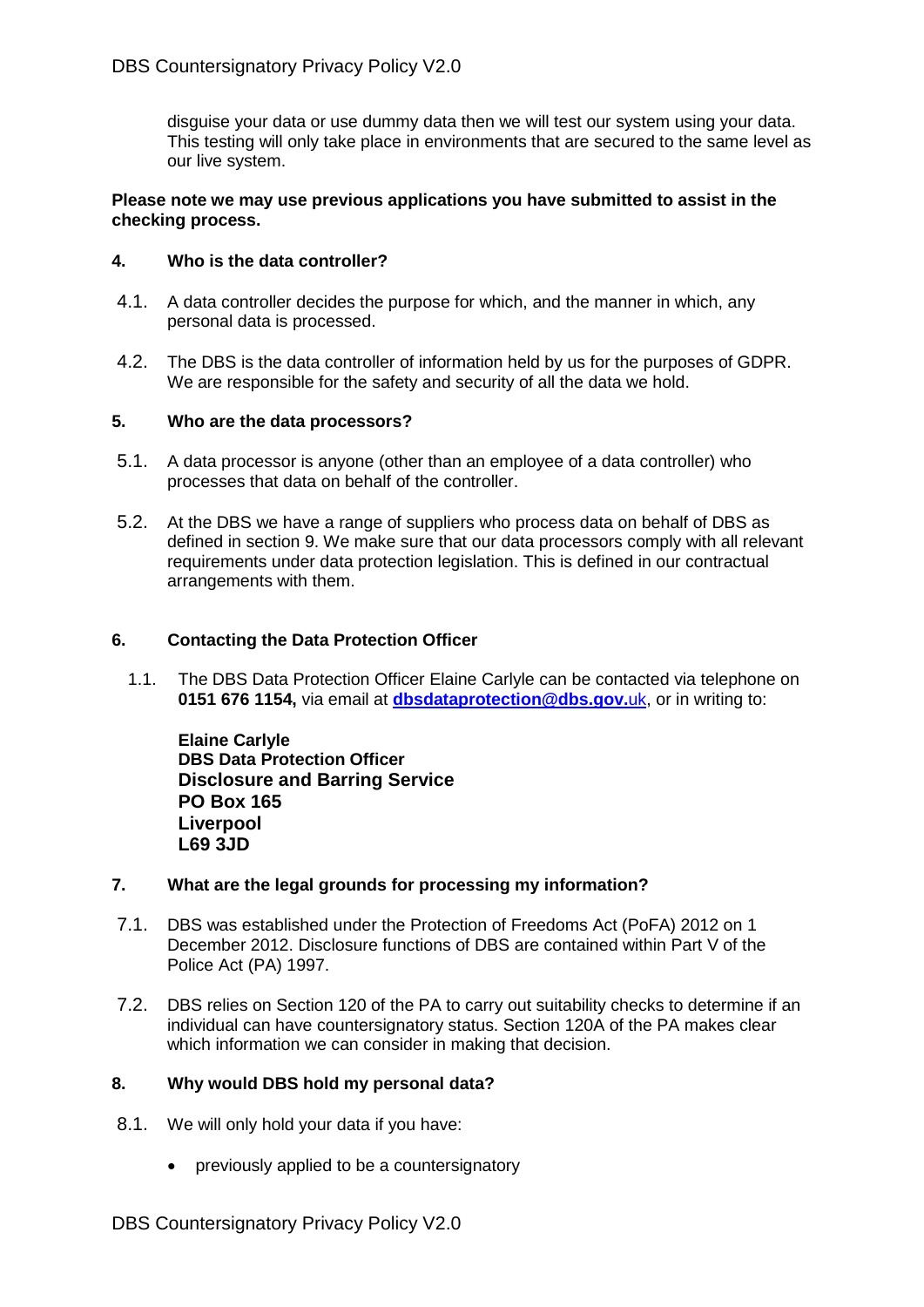- previously used or are using the Disclosure Service
- been referred to the DBS for consideration under the Safeguarding Vulnerable Groups Act 2006 (SVGA)/Safeguarding Vulnerable Groups (Northern Ireland) Order 2007
- been cautioned or convicted for a relevant (automatic barring) offence that leads to the DBS considering you for inclusion on one or both lists.
- 8.2. If we ask you for personal information, we will:
	- make sure you know why we need this information
	- only ask for information that we need
	- ensure only those appropriate have access to it
	- store your information securely
	- inform you if the information will be shared with a third party
	- ask you to agree to us sharing your information where you have a choice
	- only keep your information for as long as we need to  $-$  see our [Retention Policy](https://www.gov.uk/government/publications/dbs-data-retention-policy)
	- not make it available for commercial use (such as marketing) without your permission
	- ensure you are provided with a copy of data we hold on you, on request this is called a [Subject Access Request](https://www.gov.uk/government/publications/dbs-subject-access-request)
	- ensure there are procedures in place for dealing promptly with any [disputes](https://www.gov.uk/report-problem-criminal-record-certificate) or [complaints](https://www.gov.uk/government/organisations/disclosure-and-barring-service/about/complaints-procedure)

Please note: We will share information with 'relevant authorities' such as the police, government departments etc. under UK Data Protection Act Prevention and Detection of Crime (Sch2, Part 1 Paragraph 2).

We will also share information under UK Data Protection Act (Sch2 Part 2 Paragraph 5 (2)) where disclosures are required by law or made in connection with legal proceedings.

- 8.3. In return we ask you to:
	- give us accurate information
	- tell us as soon as possible if there are any changes to your details, such as a new address
- 8.4. This helps us to keep your information reliable, up to date and secure. It will apply if we hold your data on paper or in electronic form.

This is a requirement for Registered Bodies under the conditions of registrations in section 7(j) of the previously mentioned Police Act under point 7.2 and in the Code of Practice.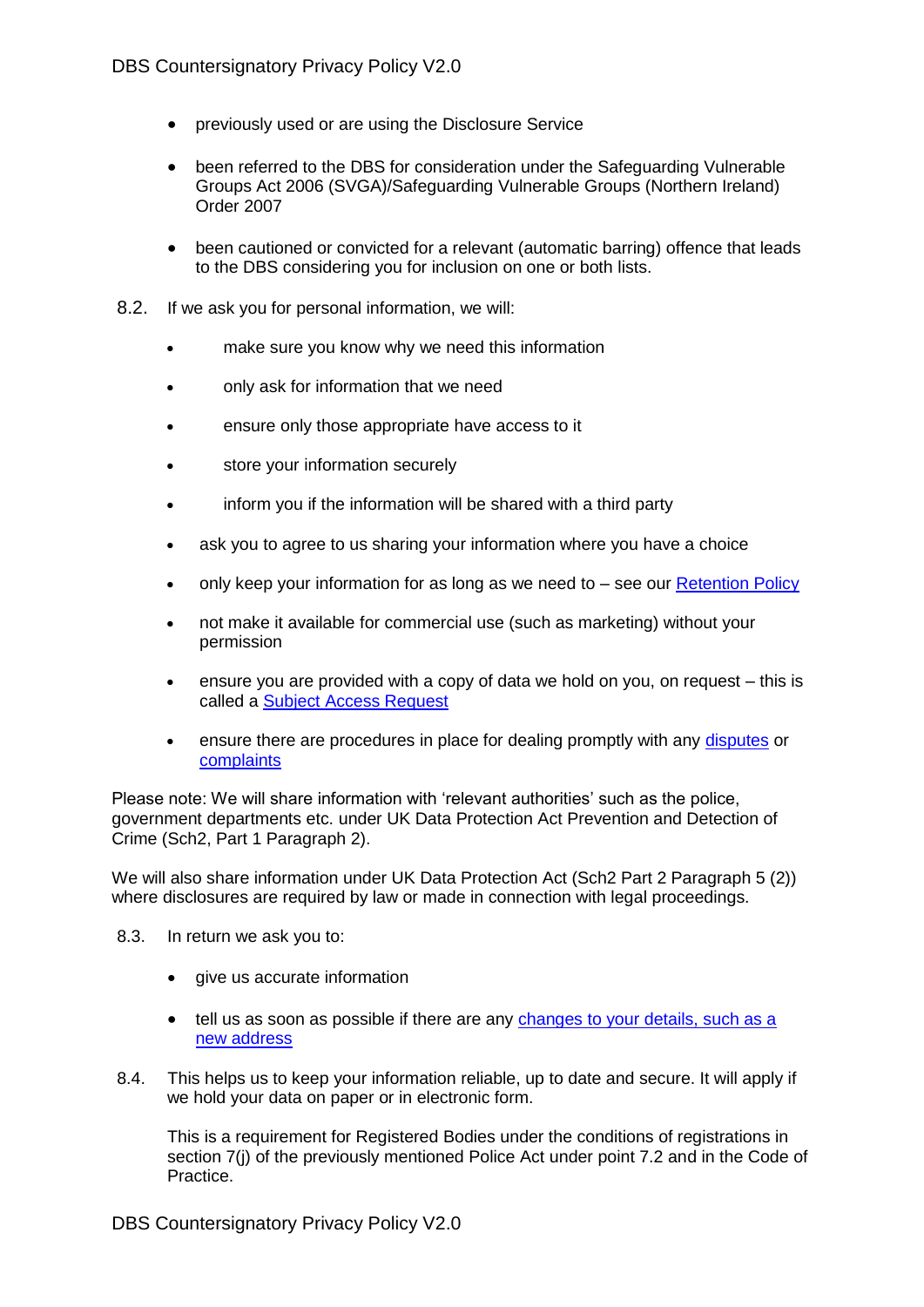## **9. Organisations that are involved in the Countersignatory Application Process**

- 9.1. Data will be passed to organisations and data sources involved with the DBS where it is legally permitted to do so. This includes:
	- Tata Consultancy Services (TCS) including their third party suppliers a partner and data processor in the DBS service
	- Police forces in England, Wales, Scotland, Northern Ireland, the Isle of Man, and the Channel Islands – searches will be made on the PNC and data may be passed to local police forces. The data will be used to update any personal data the police currently hold about you
	- ACRO Criminal Records Office manages criminal record information and improves the exchange of criminal records and biometric information
	- Other data sources such as British Transport Police, the Service Police and the Ministry of Defence Police - searches are made using an internal database. Where a match occurs the information will be shared to ensure that the record match is you
	- Disclosure Scotland if you have spent any time in Scotland, your details may be referred to Disclosure Scotland
	- Garda if information held by Police Service Northern Ireland (PSNI) indicates some information exists in the Republic of Ireland your details may be referred to Garda
	- Access Northern Ireland if you have spent any time in Northern Ireland your details may be referred to Access Northern Ireland
	- Independent monitor (IM) to undertake reviews on local intelligence (approved information) released by local police forces
	- Independent Complaints Reviewer (ICR) part of their role to investigate complaints that have gone through internal review process
	- United Kingdom Central Authority for exchange of criminal records with other EU countries
	- The Child Exploitation Online Protection Centre (CEOP) who are National Crime Agency (NCA) Command
	- Registered Bodies the bodies registered with the DBS to submit Disclosure checks
	- DXC Technology our provider for cloud storage
	- ATOS for the collection of e-bulk application data
	- National Identity Services (NIS) assisting in the uploading of old criminal records from Micro Fiche to the Police National Computer (PNC)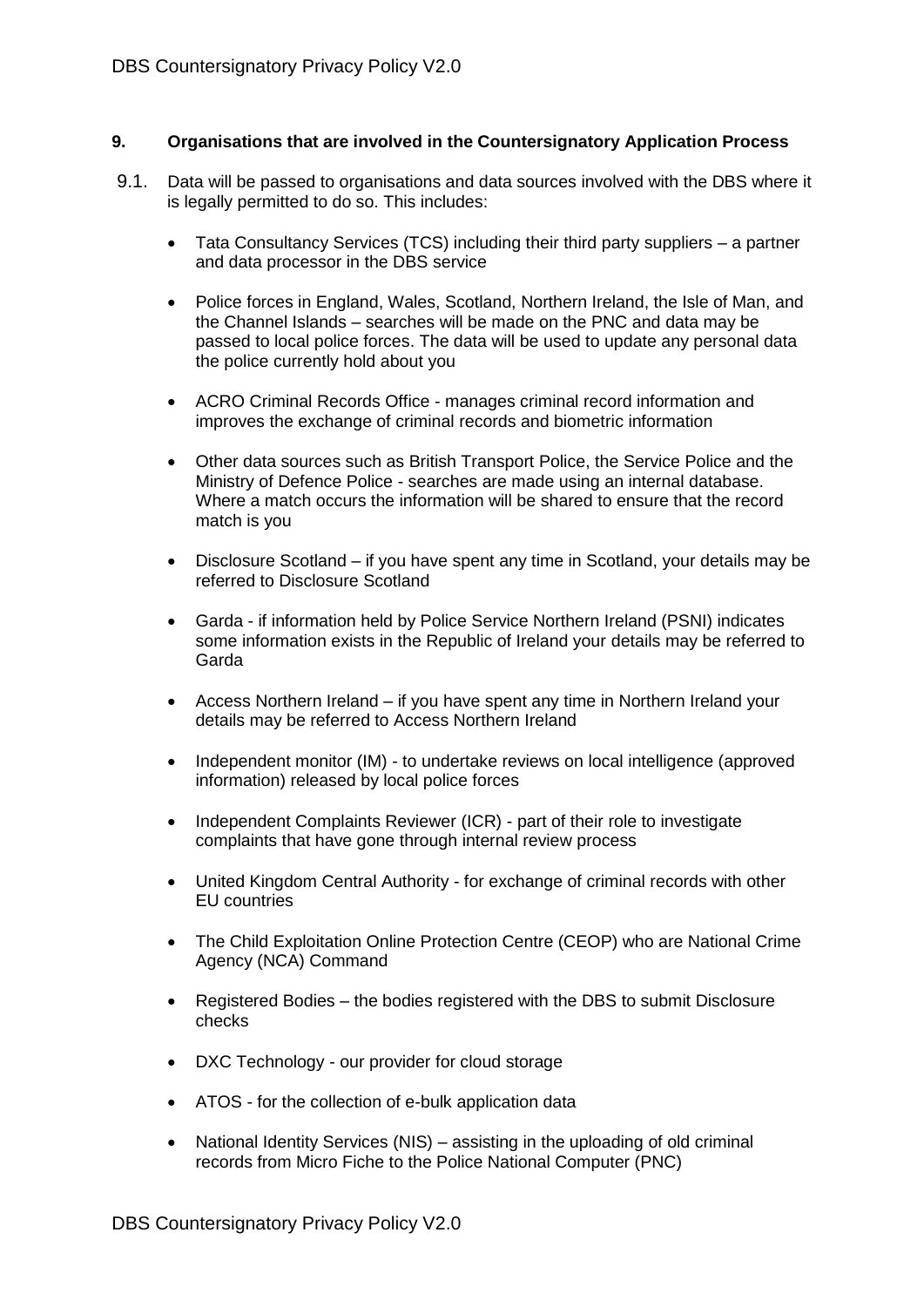## **10. Where is my data stored?**

10.1. Your data is held in secure paper and computer files. These have restricted access. Where your data is held in paper format we have secure storage and processes for this. In some cases we may use secure offsite storage. We have approved measures in place to stop unlawful access and disclosure. All our IT systems are subject to formal accreditation in line with Her Majesty Government (HMG) policy. They also comply with the security required within Article 5 of GDPR in ensuring that personal data is processed in a manner that ensures that appropriate security of the data including protection against unauthorised or unlawful processing.

## **11. How long will DBS hold my information?**

- 11.1 We operate a [Data Retention Policy](https://www.gov.uk/government/publications/dbs-data-retention-policy) to ensure that data is not held for longer than necessary. However at present, there is a restriction on the destruction of information due to the ongoing Independent Inquiry into Child Sexual Abuse. DBS are currently reassessing the retention requirements in light of this.
	- 11.1. Any data that we identity that could be called on by the inquiry will be retained until completion of the inquiry. At this point the information will be securely destroyed as soon as is practicable.

## **12. What are my rights? How will DBS protect them?**

12.1. We are committed to protecting your rights under the GDPR**.**

### 12.1.1. **Your right to be informed**

This document provides you with information in relation to how your data is processed as a DBS applicant. This ensures that we are transparent with you as an applicant with regards to what we will do with the information you supply to us on your countersignatory application.

### 12.1.2. **Your right to access to your personal data held by DBS - known as a Subject Access Request**

You have the right to request a copy of the information we hold about you.

On receipt of a valid application we will tell you whether we hold any data about you and provide you with a copy. Further information on how to apply can be found [here.](https://www.gov.uk/government/publications/dbs-subject-access-request)

### 12.1.3. **Your right to request information held is accurate. Can I update it?**

If you think that the information held by us at the DBS is incorrect, you have the right to request it is corrected. If you challenge the accuracy of data that was provided to us by a third party we will send your request for correction to that party for their consideration.

If you believe you have submitted an error when your registration is still in progress you will need to contact us immediately on 03000 200 190.

You will receive a letter advising you if your application to become a countersignatory has been accepted or rejected by the DBS. If we reject your application you can appeal this. Details regarding how to do this will be included in the letter you receive.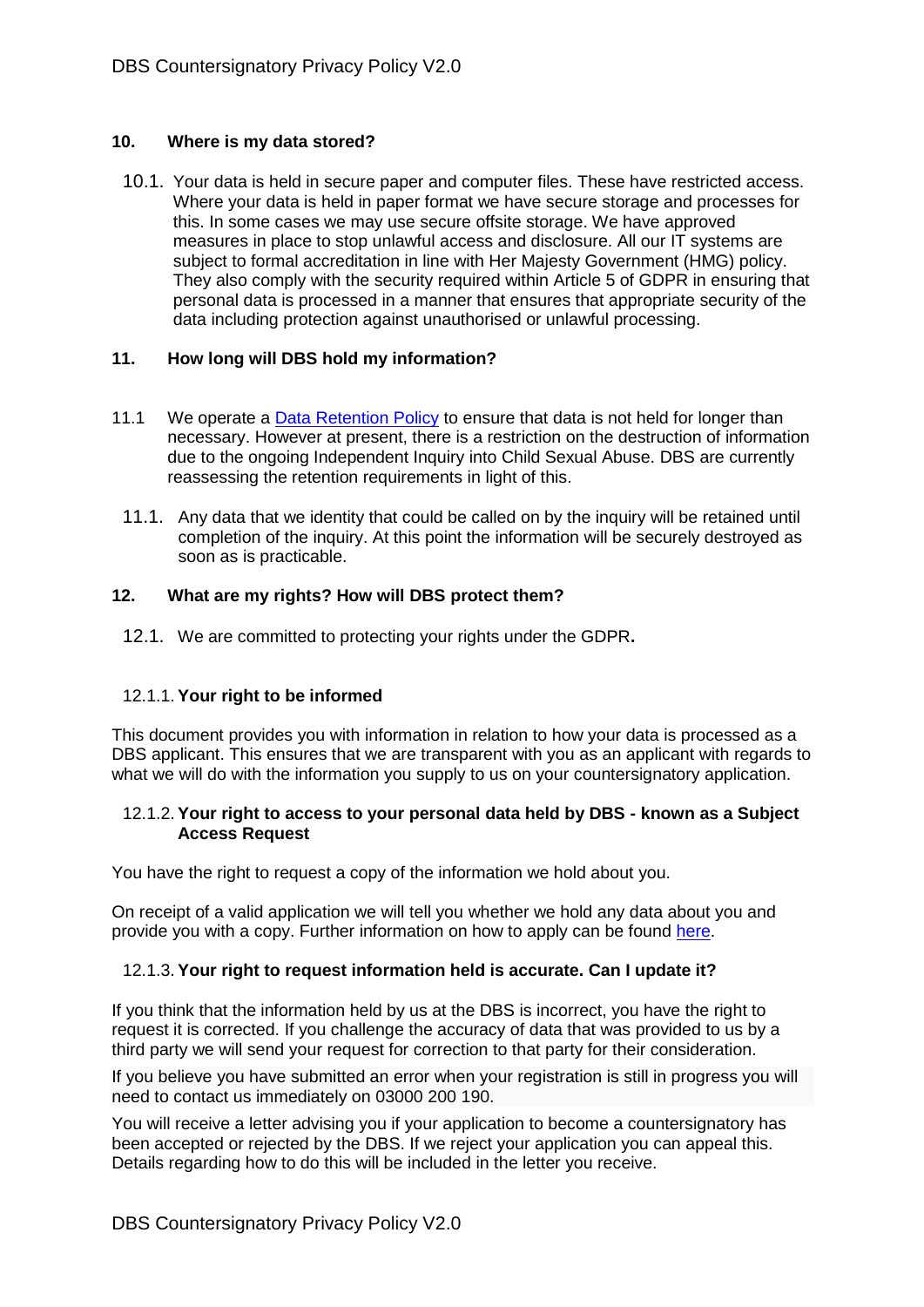If your contact details change you are required to provide these to us. These should be provided in writing to the customer services address found in the Contact DBS section of our [GOV.UK](https://www.gov.uk/government/organisations/disclosure-and-barring-service/about) page.

## 12.1.4. **Your right to request erasure of your personal data**

In certain circumstances you have a right to have personal data held about you erased. At the DBS we will only do this if certain criteria are met. There are some circumstances where this cannot be done therefore we advise you to seek independent advice before submitting an application to us.

Any [requests for information to be destroyed](https://www.gov.uk/government/publications/deletion-of-data) will be considered on a case-by-case basis.

There are some specific circumstances where the right to erasure does not apply and we may refuse your request.

### 12.1.5.**Your right to prevent DBS from processing information which is likely to cause you damage or distress**

You have the right to request restriction of processing where it has been established that one of the following applies:

- the accuracy of personal data is contested during the period of rectification
- processing is unlawful
- where an individual has requested it is retained to enable them to establish, exercise or defend legal claims
- pending verification of the outcome of the right to object
- where processing has been restricted

DBS customers can request restriction of processing for any of the above reasons until these are resolved. Should you wish to restrict processing you will need to call the DBS helpline on **03000 200 190**. Any requests to stop processing will be considered on a caseby-case basis.

### 12.1.6. **Right to receive an electronic copy of any information you have consented to be supplied to us - known as data portability**

You have the right, where it is technically feasible to receive electronically any personal data you have provided to DBS to process, on a [consent](https://www.gov.uk/government/publications/consent-privacy-policy) basis.

Please note that basic, standard and enhanced certificates are processed under Part V of the Police Act 1997 and barring information is processed under the Safeguarding and Vulnerable Groups Act 2006. Therefore this information falls outside of the right to Data Portability.

All [requests for portability](https://www.gov.uk/government/publications/data-portability) will be considered on a case-by-case basis.

# 12.1.7. **You have the right to object to processing of your information**

Should you wish DBS to stop processing your application you will need to [withdraw the](https://www.gov.uk/guidance/dbs-check-requests-guidance-for-employers#withdrawing-applications)  [application.](https://www.gov.uk/guidance/dbs-check-requests-guidance-for-employers#withdrawing-applications)

You will need to telephone the DBS to request withdrawal, followed with a request in writing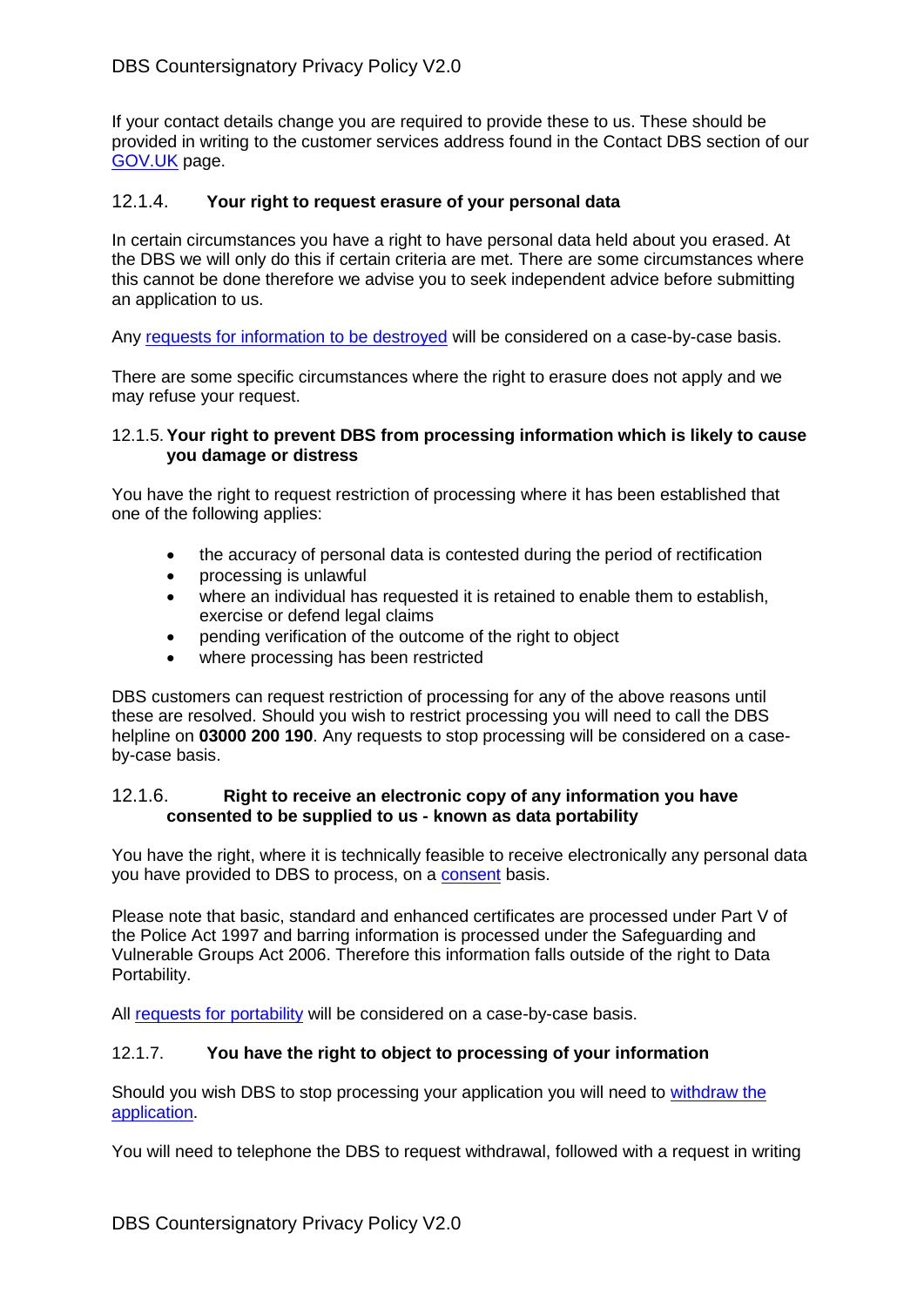within 14 days. It should be noted that this will need to be done as soon as possible as the countersignatory application process can be completed quite quickly.

The DBS will inform the lead countersignatory, as the person who countersigned the application, that we are not processing the application as you have exercised your right.

You do not have to provide a reason for the withdrawal of the application and we will not provide the reasons you may have given in your request to the lead countersignatory.

## 12.1.8. **You have rights relating to automated decisions being made about you**

The DBS Registration Team make each suitability decision on a case-by-case basis, based on the content of the enhanced disclosure check. This suitability decision is not automated.

Our disclosure process is generally an automated process, however if the system identifies that 'potentially' there is police information held about you this is then sent to the relevant police force for consideration, regarding information which may be disclosed on your certificate. This is not an automated process and involves the judgment of the Chief Officer.

You have the right to object to any automated decision-making**,** it should be noted that you would need to inform us of this on submission of your application by contacting us on 03000 200 190.

DBS do not currently undertake any profiling activities.

# 12.1.9. **You have the right to make a complaint to the DBS and the ICO**

If you wish to make a complaint to the DBS regarding the way in which we have processed your personal data you can make a complaint to the Data Protection officer via the contact details in Section 6.1. If you then remain dissatisfied with the response received, you have the right to lodge a complaint to the ICO at the following address:

The Information Commissioner's Office Wycliffe House Water Lane Wilmslow Cheshire SK9 5AF

<https://ico.org.uk/>

# **13. Transfer outside the European Economic Area**

13.1.If you have spent time in the Channel Islands or the Isle of Man, it is likely that your data will be passed to police forces in that area. If any of your data has to be transferred outside of the UK DBS will ensure that an adequate level of protection is put in place.

# **14. Our staff and systems**

14.1. All our staff, suppliers and contractors are security vetted by the Home Office security unit prior to taking up employment. All staff are data protection trained and are aware of their data protection responsibilities and this is refreshed on an annual basis. We conduct regular compliance checks on all DBS departments and systems. All checks